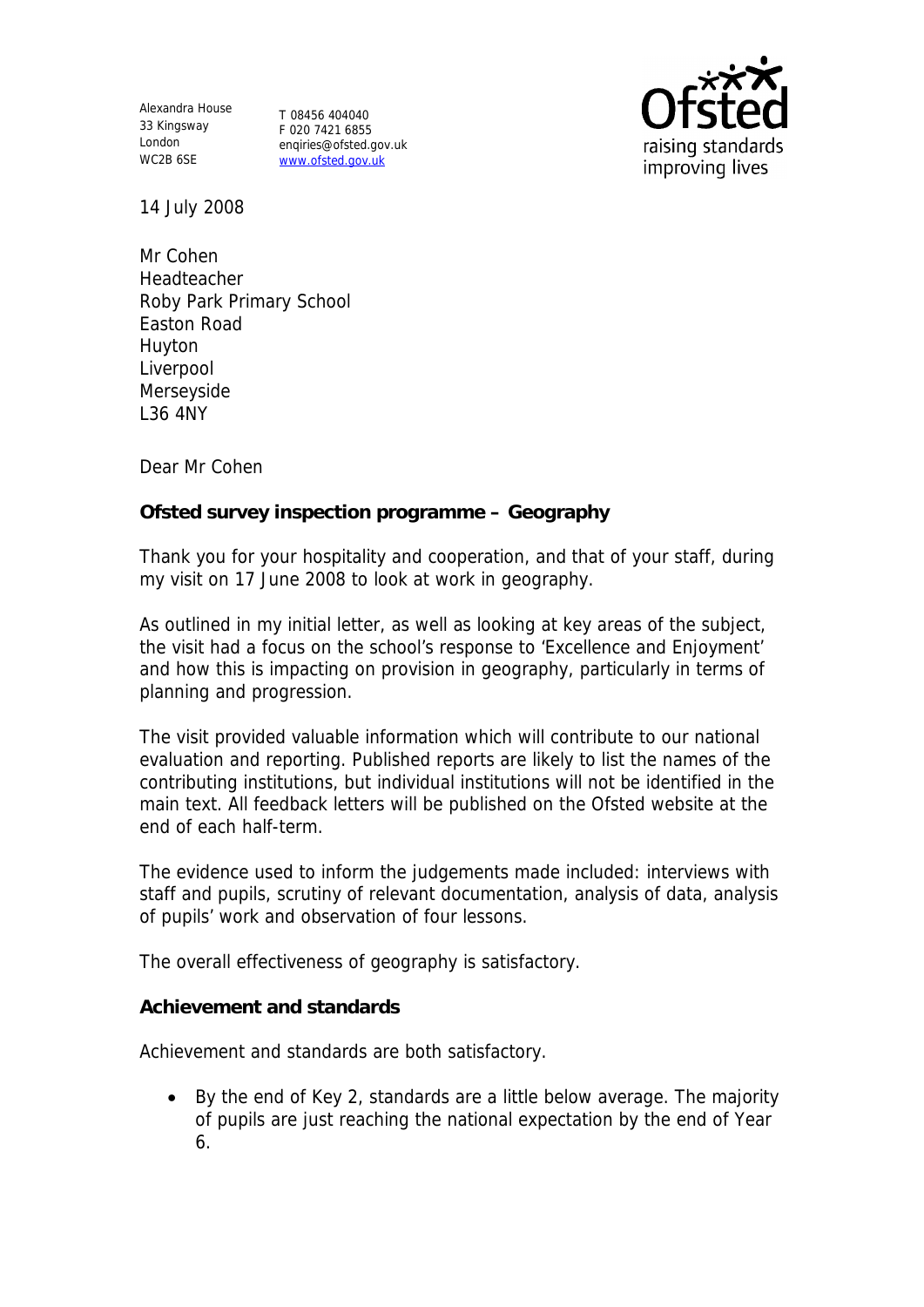- Pupils make good progress in Key Stage 1 from their starting points on entry to the school. However, progress is only satisfactory in Key Stage 2 as it is uneven across Years 3-6.
- Pupils' make good progress in Years 1 and 2 in their knowledge and use of maps. They can locate and identify features of places in the locality and further afield. They are beginning to understand aspects of places which give them a different character, such as the features of a farm, or the seaside, and compare these to their urban environment.
- Progress slows in Key Stage 2 because some aspects of geography are not studied systematically and the teaching is not consistently demanding.
- Pupils' knowledge of places and how changes in these places occur is patchy. They have limited opportunities to investigate and write about topics and issues independently.
- Pupils' understanding about sustainable development is better. This is because of the work done by the school's Eco-Council and the involvement of all year groups in recycling schemes, in tending the school allotment and in making improvements to the school grounds.
- Attitudes towards geography are positive. In lessons, pupils listen well, are keen to take part, and try hard to complete work. Their behaviour is consistently good. They particularly enjoy helping to care for their environment and appreciate the visits which have increased in number this year.

**Quality of teaching and learning of geography**

The quality of teaching and learning is satisfactory overall. It is good in Key Stage 1.

- Lessons are well-organised and resourced, and build on good relationships to promote learning.
- Successful lessons provide a range of interesting activities which meet the needs of pupils at different stages of learning.
- Large computer displays are used well to interest and engage pupils' interest in the topic being studied and also to provide interesting resources and activities.
- Teachers identify learning objectives in their planning and share these with their pupils. However, these objectives are not always defined sharply enough to check accurately how far different groups of pupils have made progress.
- The work provided in Key Stage 2 is not always demanding enough. There is good quality work, for example, in Year 6 on Liverpool as a trading city, but in younger classes in the key stage pupils sometimes copy out work and complete simple worksheets.
- Teachers' marking of pupils' work is often limited to giving general praise rather than providing guidance on how to improve.
- The formal assessments of pupils' work, especially at Key Stage 2, are not systematic or rigorous enough. There is no mechanism to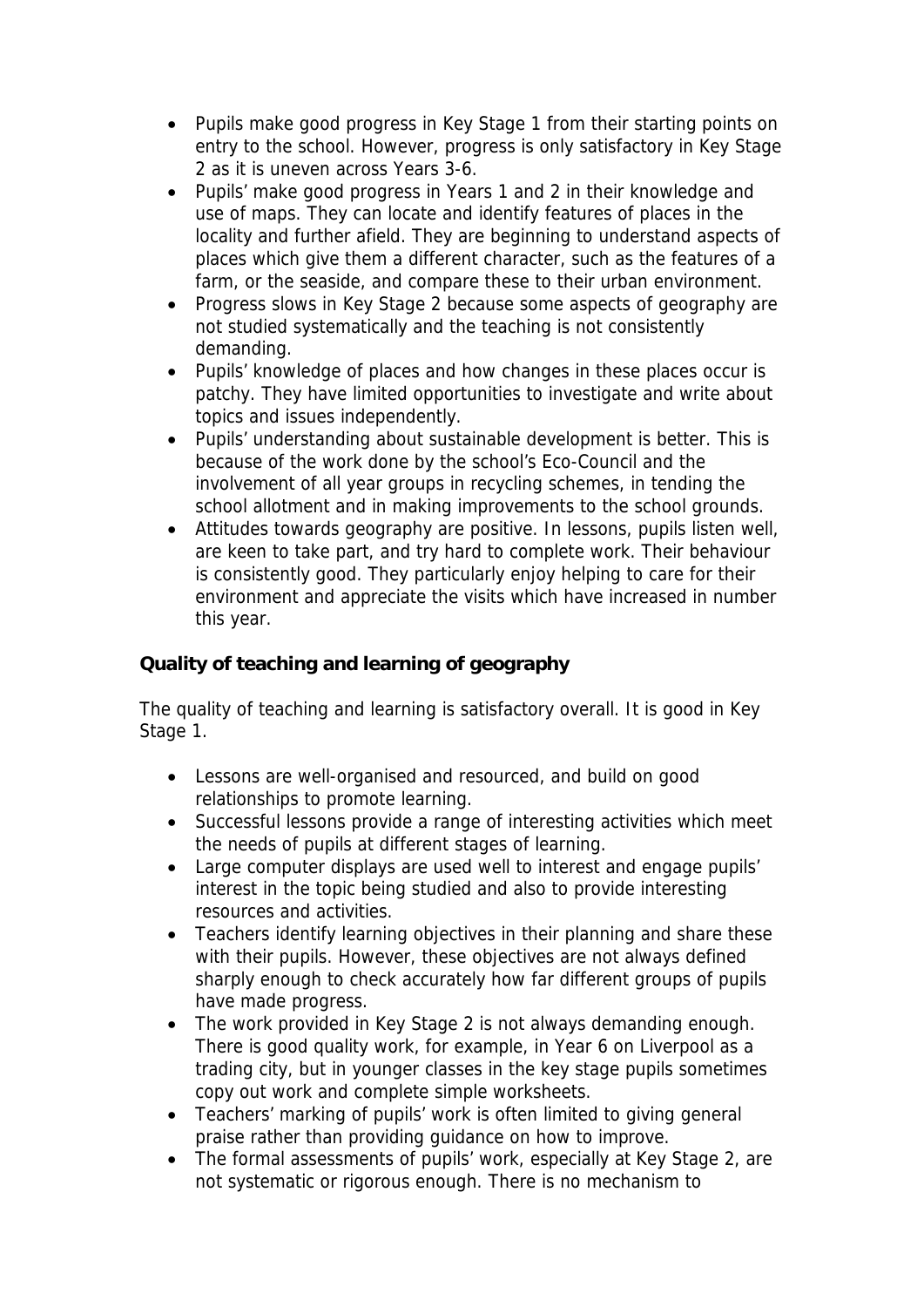exemplify the national curriculum levels that pupils are working towards in geography or to moderate teachers' judgements.

- Teachers use their good knowledge of pupils to respond to their learning needs as lessons progress. They vary their questions to pupils of differing ability, listen carefully to their answers, and work beside them to provide extra help if it is required.
- Teaching assistants are used effectively to provide good support for pupils with learning difficulties.
- Teachers plan and prepare work which is suitable for the different ability groups in their classes. However, sometimes, there is not enough challenge for the more able pupils in the activities provided especially in Key Stage 2.

## **Quality of curriculum**

The quality of the curriculum is satisfactory.

- The curriculum plan makes use of published units of work to create a scheme that meets national requirements.
- Teachers make modifications to these units to take some advantage of the opportunities provided by the locality and pupils' interests.
- The teaching programme derived from these units does not always allow pupils to study topics in sufficient depth or to develop their knowledge and skills progressively across Key Stage 2 to cover all elements of geography. For example, there are too few opportunities for pupils to do challenging writing tasks.
- Enrichment is good. The subject leader has sought out opportunities for visits to places of interest in the locality and in the region. Pupils in Key Stage 2 have two opportunities to take part in residential experiences which focus on geographical and adventurous learning.
- Care for the environment has a high profile through the work of the pupils' Eco Council and their School Council.

**Leadership and management of geography**

Leadership and management of geography are satisfactory.

- The relatively new subject leader has carried out the responsibilities expected by the school enthusiastically.
- The subject leaders' role in organising a local primary co-ordinators network has been beneficial. It has promoted a better understanding of national requirements and the availability of fresh ideas and resources from organisations such as the Geography Association.
- The growing confidence of the subject leader has enabled her to enrich the curriculum and help colleagues with their planning and use of resources.
- Monitoring and evaluation has improved recently. The subject leader's discussions with groups of pupils from each year group and the